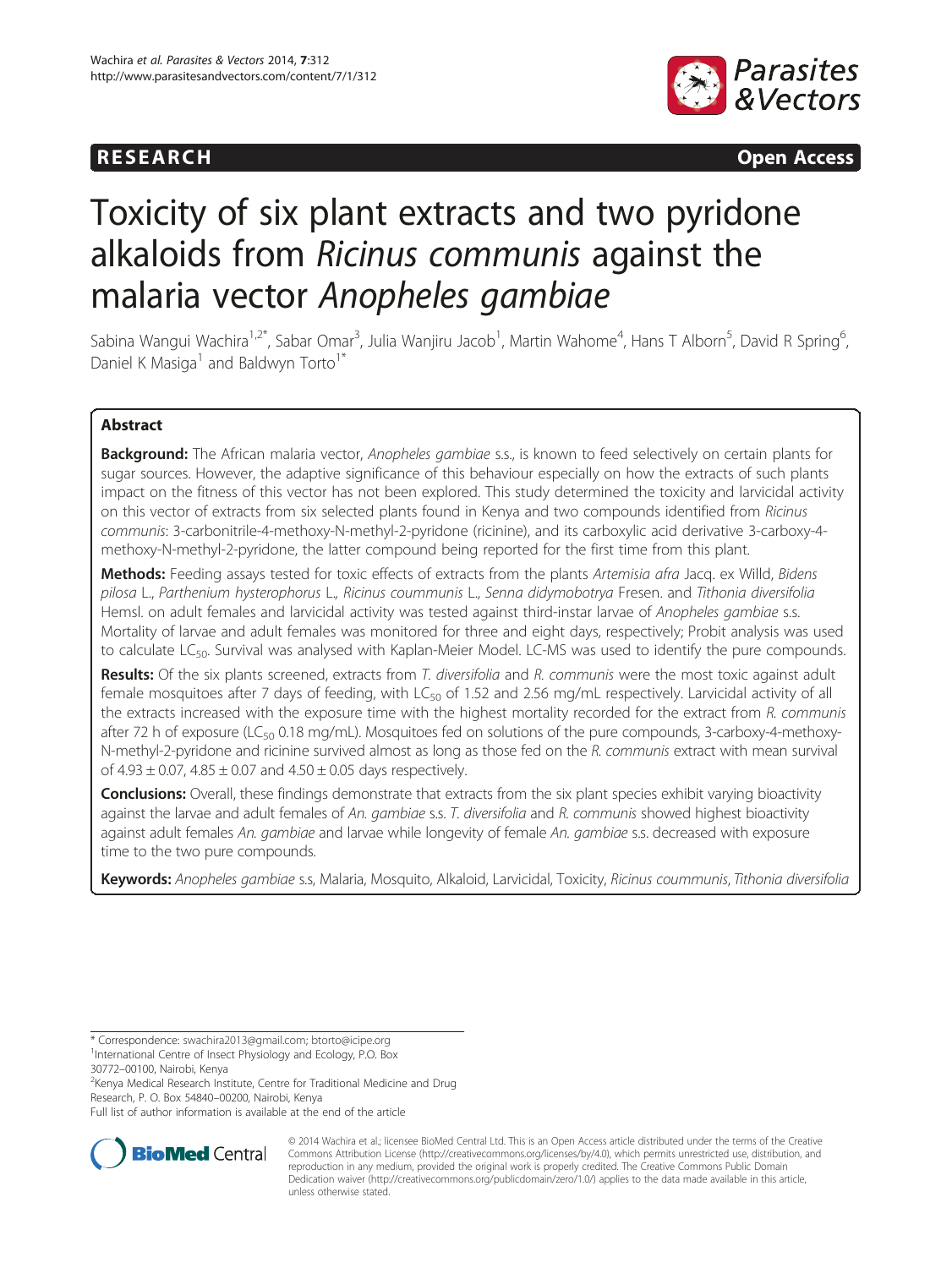#### Background

Malaria remains a life-threatening disease caused by parasites that are transmitted to humans through the bites of certain species of infected anopheline mosquitoes [[1](#page-6-0)]. The WHO global estimates document about 207 million cases of malaria and an estimated 627,000 deaths in 2012 [[1](#page-6-0)]. Most malaria-related deaths occur in children under 5 years of age in sub-Saharan Africa [\[1\]](#page-6-0). The high mortality burden persists under the backdrop of rising resistance to standard anti-malarials especially by Plasmodium falciparum, the most widespread etiological agent for human malaria. In fact, currently, malaria treatment is threatened by resistance to all anti-malaria drugs including artemisinin-based combination therapies [\[2-5](#page-6-0)], the first line treatment for P. falciparum malaria. Therefore, continued efforts to develop alternative therapies are necessary.

The principal vector of P. falciparum in sub-Saharan Africa is An. gambiae Giles s.s. [\[6,7](#page-6-0)]. Knowledge of the vector's interaction with plants can lead to the development of new malaria control tools. Plant feeding influences important aspects in the life cycle of malaria vectors such as their survival and reproductive success. After emergence, both males and females almost exclusively feed on plant-derived sugary fluids including sap, nectar, and honeydew in order to supplement their energy reserves and to sustain life [\[8,9\]](#page-6-0).

However, plant feeding by Anopheles gambiae s.s. on host plants is known to occur in a discriminative manner [[10](#page-6-0)-[12\]](#page-6-0). It is commonly known that host plants are sought for sugar and from an evolutionary perspective, those with high sugar content are likely to be more attractive than their counterparts with lower sugar content. However, the association between the sugar content and plant attractiveness to this mosquito vector remains equivocal. Manda et al., [\[11\]](#page-6-0) showed that there was correlation in the sugar content and the degree of attractiveness of An. gambiae to preferred plant species: Tecoma stans, S. didymobotrya, R. communis and Hamelia patens, but not P. hysterophorus. Nonetheless, a related study showed that the attractiveness of An. gambiae to P. hysterophorus was not only related to volatile compounds produced by this plant but to higher sugar levels [\[10,13\]](#page-6-0). Regardless of plant sugar content, these findings suggest that plant feeding may play other important roles in the life of this mosquito vector.

To expand on an earlier study which reported the attraction of An. gambiae to three host plants; P. hyster- $ophorus, B. pilosa and R. *column units* [10], we have$  $ophorus, B. pilosa and R. *column units* [10], we have$  $ophorus, B. pilosa and R. *column units* [10], we have$ evaluated the extracts of these plants for their toxicity and larvicidal activity. We also included three plants (T. diversifolia, S. didymobotrya, A. afra) of ethnobotanical and medicinal values commonly used in the treatment of malaria in Kenya and two compounds isolated from R. communis. Additionally, Azadiractin indica A. Juss. was included as a positive control because of its known broad spectrum bioactivity against a wide range of insects.

#### **Methods**

#### Plant materials

P. hysterophorus (Asteraceae, Voucher No. SW00010), T. diversifolia (Asteraceae, Voucher No. SW00015), B. pilosa (Asteraceae, Voucher No. SW00005), and R. communis (Euphorbiaceae, Voucher No. SW00013) were all collected from Nairobi county (1°13′23.46″ S, 36°53′ 46.83″ E), Kenya in April 2011. S. didymobotrya was collected from Laikipia County (0°01′39.43″ N 37°03′38.23″ E), Kenya (Leguminosae, Voucher No. SW00018) and A. afra (Asteraceae, Voucher No. SW00021) from Meru county (0°09′17.75″ N 37°39′37.23″ E), Kenya in July 2012. A. indica (neem) (Meliaceae, Voucher No. SW00023) was collected from Kwale county (4°16′45.83″ S 39°35′ 37.38″ E), Kenya in December 2012. The plants were authenticated by a botanist and voucher specimen preserved at the National Museums of Kenya, Nairobi. A. indica was selected as a positive control because it has broad spectrum bioactivity against a wide range of insects and parasites including An. gambiae [\[14-16\]](#page-6-0).

#### Extraction

The fresh leaves (250 g each) of seven plants species listed in Table 1 were crushed in a mortar with a pestle to form a paste. The paste was then extracted with 750 mL of methanol (Analytical grade, Fluka) for 72 h, and then filtered. The procedure was repeated three times and the

Table 1 List of selected plant species

| <b>Botanical name</b>              | Voucher specimen number | Common name      | Family        |
|------------------------------------|-------------------------|------------------|---------------|
| Artemisia afra Jacq. ex Willd.     | SW00021                 | Wormwood         | Asteraceae    |
| Bidens pilosa L.                   | SW00005                 | Black jack       | Asteraceae    |
| Parthenium hysterophorus L         | SW00010                 | Wild quinine     | Asteraceae    |
| Tithonia diversifolia Hemsl.       | SW00015                 | Mexico sunflower | Asteraceae    |
| Ricinus communis L.                | SW00013                 | Castor oil bean  | Euphorbiaceae |
| Senna didymobotrya Fresen          | SW00018                 | African senna    | Leguminosae   |
| Azadirachta indica A. Juss. (neem) | SW00023                 | Mwarubaini       | Meliaceae     |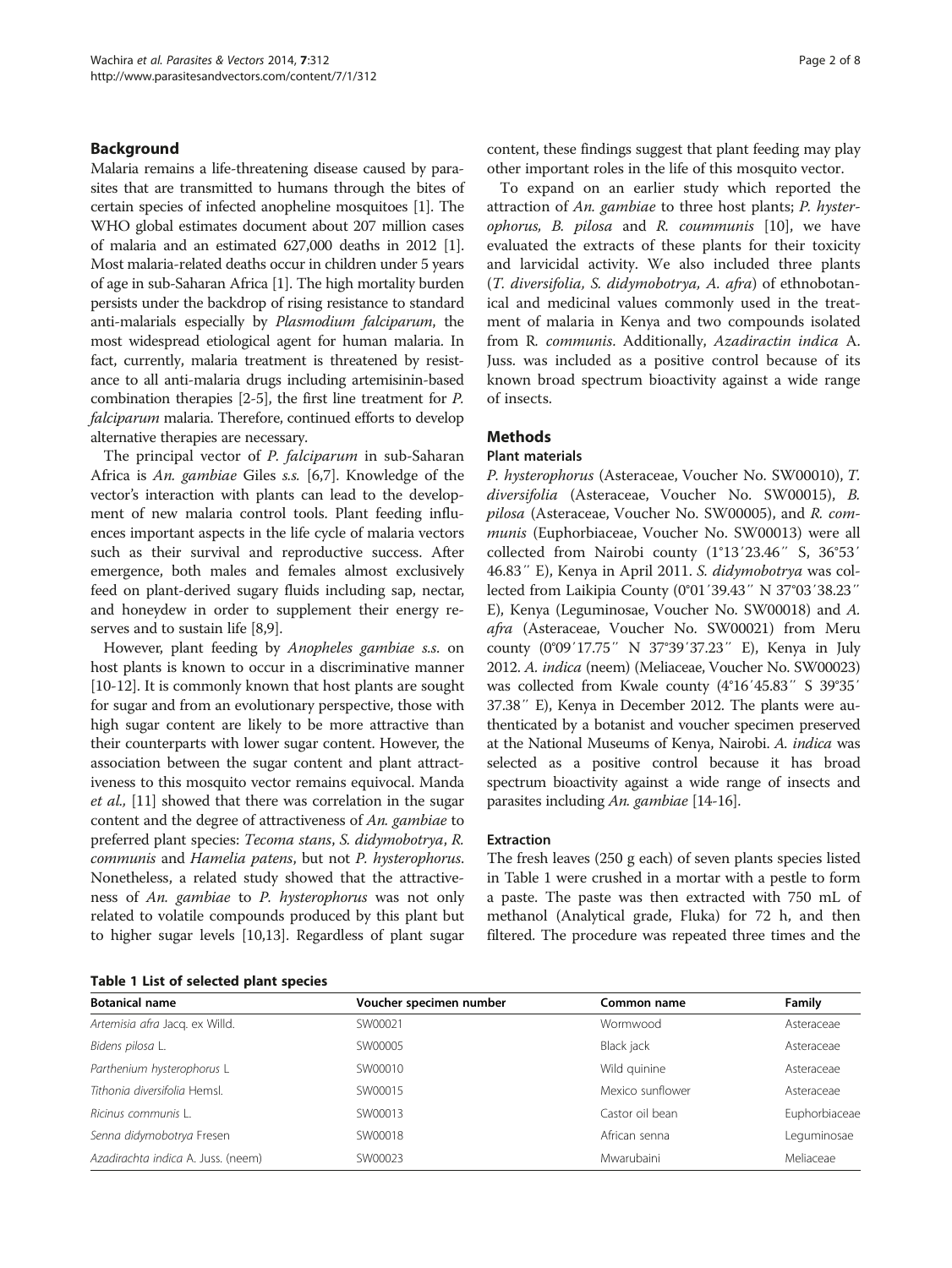<span id="page-2-0"></span>filtrate evaporated to dryness under vacuum. The concentrated extracts were stored at −20°C until needed for bioassays.

#### Isolation and identification of compounds from  $R$ . communis

R. communis R. communis gave the highest bioactivity against both adult females and larvae of An. gambiae s.s, therefore, compounds were isolated from this plant. The methanol extract of R. communis was subjected to vacuum liquid chromatography using silica gel (0.032-0.062 mm, Sigma aldrich) eluting with hexane, ethyl acetate, methanol and water. Three fractions were obtained. Fraction 2 was subjected to repeated column chromatography eluting with ethyl acetate, methanol and water and this yielded two pure compounds identified by LC-MS as ricinine and 3-carboxy-4-methoxy-N-methyl-2-pyridone. The LC-MS analysis was carried out on an Agilent 1100 HPLC system (Agilent Technologies, USA), equipped with a Spectra System Pump P4000, an on-line degasser, an auto-sampler AS3000, a column oven temperature of 60°C, and an ultraviolet detector UV6000LP coupled with a XCalibur software version 2.0 SUR1 (Agilent Technologies, USA). The separation was carried out on a Varian PLRP-S 100 Å polymer column (4.6 mm × 250 mm, Agilent Technologies, USA) and temperature was set at 60°C. The mobile phase consisted of A: H<sub>2</sub>O 0.1% Formic acid, B: 90%  $CH<sub>3</sub>CN/H<sub>2</sub>O$  0.1% formic acid at a flow rate of 1 ml/min, split 9:1 after UV detector to give a flow of 100 ul/min to the LC/MS, using the following gradient elution: 90% A for 2 min, linear gradient to 95% B at 15 min and at 95% B for 10 min followed by 5 min return to 90% A. The injection volume was 20 μl.

The analysis was performed on a Finnigan LCQ Deca XP Maxi, ion trap mass spectrometer (Thermo Finnigan, USA) connected to the Agilent 1100 HPLC instrument via an electrospray ionization (ESI) interface. The chromatographic conditions were the same as described above. The MS spectra were acquired in both negative and positive modes and full scan mass spectra were acquired from the mass-to-charge ratio  $(m/z)$  of 100–800. Parameters for MS were as follows: Aux sweep gas 5 au, ion spray voltage 5 kV; capillary temperature 280°C.

#### Insects

Mosquitoes used for the experiments were obtained from established laboratory-reared colonies of An. gambiae s.s. (Mbita strain) at the International Centre of Insect Physiology and Ecology (ICIPE) Duduville campus, Nairobi, Kenya. The strain was initially collected as larvae from anopheline pools at Mbita Point, Suba District, Nyanza County, Western Kenya in April 2011. Larvae were reared in plastic trays  $(39 \times 28 \times 14 \text{ cm} \text{ deep})$  in an insectary at a density of about 500 larvae per 3 L of distilled water. The rearing room was maintained at  $32 \pm 2^{\circ}C$ , and 52% relative humidity (R.H.). The larvae were fed daily on (3 mg/larvae/day) Tetramin® fish food (Tetra, Germany). The adult mosquitoes were kept in cubic cages  $(30 \times 30 \times 30 \text{ cm})$  in a separate room maintained at  $26 \pm 2^{\circ}$ C, 70–80% R.H. with a photoperiod of LD 12:12 h, the light being provided by a fluorescent lamp (40 watt). Both male and female mosquitoes were kept together after emerging and were separated during the assay. Mosquitoes were fed on 6% glucose solution *ad libitum* after emergence. The conditions in the bioassay rooms were the same as those of the rearing room.

#### Toxicity test

Toxicity tests were carried out using feeding assays. Briefly, two groups of female An. gambiae s.s. (3–5 days old) and previously starved for 12 h were released into the experimental cages  $(15 \times 15 \times 15 \text{ cm})$  (200/cage) and left to acclimatize for 1 h. One group was fed on the plant extract dissolved in 0.1 mL of dimethyl sulfoxide (DMSO) and 19.9 mL of 6% sugar solution contained in a 20 mL vial, while the control group fed on a similar extract-free solution. The test extract and control were then introduced into the centre of their respective cages and the mosquitoes fed on the test and control solutions through an immersed rolled up filter paper (Whatman No. 1) with 5 cm of it exposed above the top of the 20 mL vial. For the plant extract, five different concentrations; 1, 3, 5, 7 and 10 mg/mL of the extract were tested in three

|  | Table 2 Relative toxicity of different plant extracts against female An. gambiae s.s. after 3 days of oral feeding |  |  |
|--|--------------------------------------------------------------------------------------------------------------------|--|--|
|  |                                                                                                                    |  |  |

| <b>Plant extract</b> | $x^2$ | <b>Regression equation</b> | $LC_{50}$ (mg/mL) | LCL-UCL(mg/mL) | $LC_{90}$ (mg/mL) | LCL-UCL(mg/mL)   |
|----------------------|-------|----------------------------|-------------------|----------------|-------------------|------------------|
| A. afra              | 1.99  | $y = 3.38 + 1.26x$         | 19.56             | 15.93 - 25.84  | 204.48            | 119.95 - 434.91  |
| B. pilosa            | 0.97  | $y = 2.94 + 1.56x$         | 21.09             | 17.31 - 27.70  | 140.35            | 87.87 - 272.85   |
| P. hysterophorus     | 1.76  | $y = 2.35 + 2.08x$         | 18.90             | 15.61 - 25.44  | 78.28             | 49.85 - 161.91   |
| T. diversifolia      | 2.17  | $y = 3.71 + 1.40x$         | 8.30              | $7.53 - 9.28$  | 67.86             | $50.99 - 97.14$  |
| R. communis          | 3.61  | $y = 2.65 + 2.14x$         | 8.69              | 11.28 - 14.25  | 49.53             | 37.89 - 70.97    |
| S. didymobotrya      | 2.33  | $y = 1.84 + 2.30x$         | 23.39             | 18.29 - 35.67  | 84.27             | $50.33 - 208.19$ |
| A. indica            | 1.37  | $y = 3.58 + 1.51x$         | 8.69              | $7.86 - 9.75$  | 61.17             | 45.68 - 89.40    |

LC<sub>50</sub> and LC<sub>90</sub> lethal concentration that kills 50% and 90% of the ingesting female An. gambiae s.s. respectively, LCL lower confidence limit, UCL upper confidence limit based on 95% Confidence interval,  $\chi^2$  chi-square values.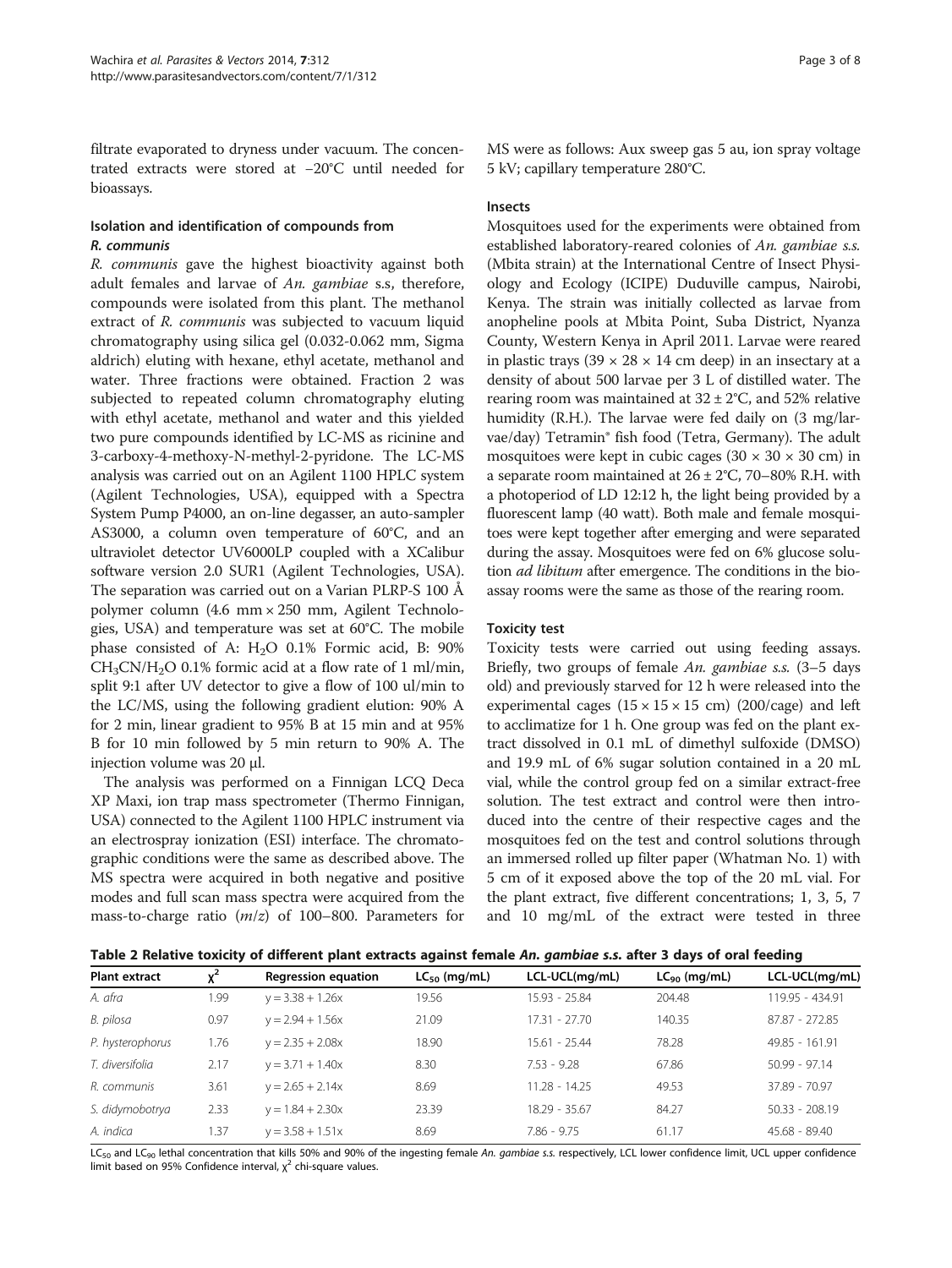<span id="page-3-0"></span>

|  | Table 3 Relative toxicity of different plant extracts against female An. gambiae s.s. after 7 days of oral feeding |  |  |
|--|--------------------------------------------------------------------------------------------------------------------|--|--|
|  |                                                                                                                    |  |  |

| <b>Plant extract</b> | $x^2$ | <b>Regression equation</b> | $LC_{50}$ (mg/mL) | LCL-UCL(mg/mL) | $LC_{90}$ (mg/mL) | LCL-UCL(mg/mL)  |
|----------------------|-------|----------------------------|-------------------|----------------|-------------------|-----------------|
| A. afra              | 7.44  | $y = 4.14 + 1.38x$         | 4.16              | $3.76 - 4.58$  | 34.91             | $27.85 - 46.24$ |
| B. pilosa            | 66.18 | $y = 2.27 + 4.01x$         | 4.79              | $2.11 - 6.52$  | 9.99              | $7.18 - 45.66$  |
| P. hysterophorus     | 28.64 | $y = 2.48 + 3.31x$         | 5.74              | $3.76 - 7.45$  | 13.99             | $9.89 - 45.50$  |
| T. diversifolia      | 11.76 | $y = 4.55 + 2.39x$         | 1.53              | $1.07 - 1.96$  | 5.23              | $4.19 - 7.00$   |
| R. communis          | 36.02 | $y = 3.47 + 3.73x$         | 2.56              | $1.41 - 3.40$  | 5.65              | $4.36 - 8.66$   |
| S. didymobotrya      | 30.57 | $y = 1.70 + 3.60x$         | 8.21              | $6.07 - 13.38$ | 18.61             | 12.12 - 222.43  |
| A. indica            | 30.04 | $Y = 4.69 + 2.50x$         | 1.34              | $0.67 - 1.94$  | 4.34              | $3.08 - 7.29$   |

LC<sub>50</sub> and LC<sub>90</sub> lethal concentration that kills 50% and 90% of the ingesting female An. *gambiae s.s.* respectively, LCL lower confidence limit, UCL upper confidence limit based on 95% Confidence interval,  $\chi^2$  chi-square values.

replicates per dose. Daily mortality was recorded in all the mosquito groups for eight consecutive days.

#### Larvicidal activity

Larvicidal activity was carried out as described by the WHO [\[17](#page-6-0)] with minor modifications as described by Rahuman et al., [\[18\]](#page-6-0) using third instar larvae. Four different concentrations; 0.125, 0.25, 0.5 and 1 mg/mL were tested. The extracts were prepared in 0.1 mL of DMSO and 99.9 mL of distilled water contained in a 250 mL beaker. This solvent system in a similar ratio served as the control. Three batches of twenty larvae were used for all the experiments and the number of dead larvae in each test was counted and removed after 24, 48 and 72 h of exposure. The mortality data were subjected to Probit analysis to calculate lethal concentration values  $(LC_{50}$  and  $LC_{90}$ ) and lower and upper 95% fiducial limits. LC50, LC90 and Chi-square values were calculated using the EPA (U.S. Environmental Protection Agency) computer Probit analysis program (version 1.5).

#### Survival assay

Survival tests for the pure isolates from R. communis was carried out using the feeding assay described above (see Toxicity test). We aimed to test how the two isolates compared with the crude extract, and in preliminary dose response assays, we found that ricinine at 0.04 mg/ml was toxic to An. gambiae s.s. adult females.

Therefore, we compared this relatively high dose of ricinine and its derivative 3-carboxy-4-methoxy-N-methyl-2-pyridone to that of the crude extract presented to adult female mosquitoes also at this dose. Additionally, two groups of mosquitoes had access to distilled water and 6% glucose representing negative and positive controls, respectively. Tests were carried out in five replicates. SPSS Advanced Statistics 20.0 was used for data management. Survival was analysed with Kaplan-Meier Model. The mean and median survival time are reported with their 95% confidence interval (CI). The median survival time is the time at which half of the female Anopheles gambiae died. If the survival curve does not fall to 0.5 (50%) then the median time cannot be computed as in the case of glucose.

#### Results

#### Toxicity test

Table [2](#page-2-0) shows the results of the toxic effects of the different plant extracts against adult females of An. gambiae s.s compared to that of the positive control A. indica. Toxicity varied with the plant extract and adult female feeding time. After 3 days of mosquito feeding, the highest mortality was recorded for extracts from T. diversifolia and R. *communis* with  $LC_{50}$  values of 8.30 and, 8.69 mg/mL, respectively, which compared to that of the positive control A indica ( $LC_{50}$  8.69 mg/mL). P. hysterophorus, A. afra, B. pilosa and S. didymobotrya were less toxic with  $LC_{50}$ 

|  | Table 4 Larvicidal activity of plant extracts against 3 <sup>rd</sup> Instar larvae of An. gambiae s.s. after 24 h of exposure |  |  |  |
|--|--------------------------------------------------------------------------------------------------------------------------------|--|--|--|
|  |                                                                                                                                |  |  |  |

|                      |       | -                          |                   |                |                   |                 |
|----------------------|-------|----------------------------|-------------------|----------------|-------------------|-----------------|
| <b>Plant extract</b> | $x^2$ | <b>Regression equation</b> | $LC_{50}$ (mg/mL) | LCL-UCL(mg/mL) | $LC_{90}$ (mg/mL) | LCL-UCL(mg/mL)  |
| A. afra              | 3.03  | $y = 5.03 + 2.07x$         | 0.96              | $0.75 - 1.44$  | 4.01              | $2.34 - 10.83$  |
| B. pilosa            | 0.81  | $y = 5.26 + 1.25x$         | 0.62              | $0.45 - 1.02$  | 6.54              | $2.77 - 47.25$  |
| P. hysterophorus     | 3.52  | $y = 4.61 + 1.41x$         | 1.88              | $1.13 - 6.17$  | 15.21             | $5.04 - 250.69$ |
| T. diversifolia      | 2.73  | $y = 5.35 + 2.63x$         | 0.74              | $0.62 - 0.94$  | 2.27              | 1.60 - 4.04     |
| R. communis          | 0.79  | $y = 6.13 + 2.87x$         | 0.40              | $0.35 - 0.47$  | 1.13              | $0.89 - 1.59$   |
| S. didymobotrya      | 0.52  | $y = 5.86 + 3.08x$         | 0.53              | $0.46 - 0.62$  | 1.37              | $1.08 - 1.97$   |
| A. indica            | 0.67  | $y = 5.899 + 2.54x$        | 0.44              | $0.38 - 0.53$  | 1.41              | $1.06 - 2.18$   |

LC<sub>50</sub> and LC<sub>90</sub> lethal concentration that kills 50% and 90% of An. gambiae s.s. larvae exposed to the extracts, LCL lower confidence limit, UCL upper confidence limit based on 95% Confidence interval,  $\chi^2$  chi-square values.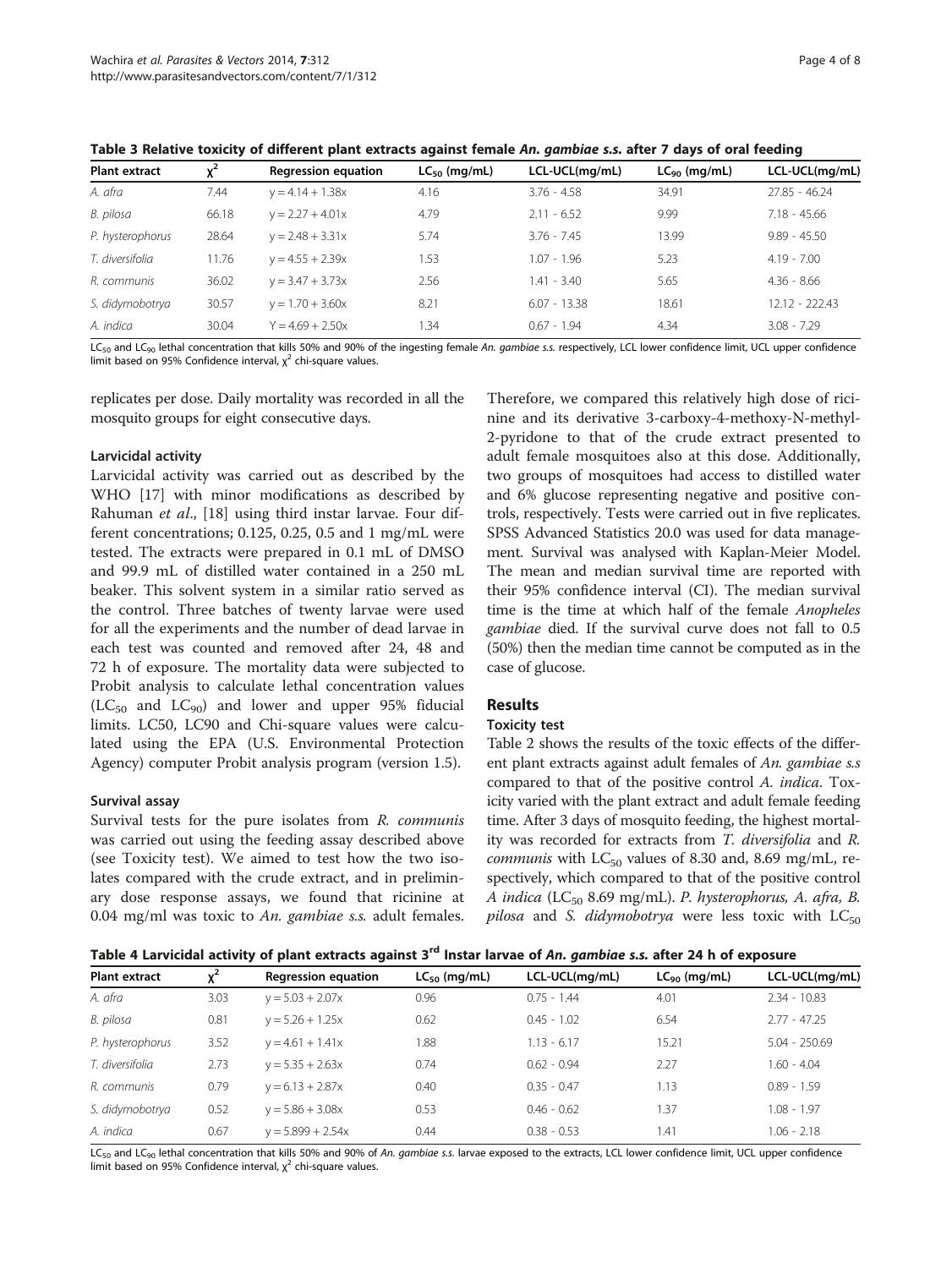| <b>Plant extract</b> | v     | <b>Regression equation</b> | $LC_{50}$ (mg/mL) | LCL-UCL(mg/mL) | $LC_{90}$ (mg/mL) | LCL-UCL(mg/mL) |
|----------------------|-------|----------------------------|-------------------|----------------|-------------------|----------------|
| A. afra              | 3.074 | $y = 6.98 + 2.94x$         | 0.21              | $0.18 - 0.25$  | 0.58              | $0.47 - 0.78$  |
| B. pilosa            | 1.75  | $y = 7.10 + 3.08x$         | 0.21              | $0.18 - 0.24$  | 0.54              | $0.45 - 0.72$  |
| P. hysterophorus     | 0.15  | $y = 6.44 + 2.09x$         | 0.21              | $0.16 - 0.25$  | 0.84              | $0.63 - 1.33$  |
| T. diversifolia      | 3.49  | $y = 6.94 + 4.00x$         | 0.33              | $0.29 - 0.37$  | 0.68              | $0.58 - 0.86$  |
| R. communis          | 0.91  | $y = 8.17 + 4.21x$         | 0.18              | $0.15 - 0.20$  | 0.36              | $0.30 - 0.45$  |
| S. didymobotrya      | 2.98  | $y = 6.93 + 3.36x$         | 0.27              | $0.23 - 0.30$  | 0.64              | $0.53 - 0.83$  |
| A. indica            | 2.758 | $y = 7.00 + 2.73x$         | 0.19              | $0.15 - 0.22$  | 0.55              | $0.44 - 0.75$  |

Table 5 Larvicidal activity of plant extracts against 3<sup>rd</sup> Instar larvae of An. gambiae s.s. after 72 h of exposure

LC<sub>50</sub> and LC<sub>90</sub> lethal concentration that kills 50% and 90% of An. gambiae s.s. larvae exposed to the extracts. LCL lower confidence limit, UCL upper confidence limit based on 95% Confidence interval,  $\chi^2$  chi-square values.

values of 18.90, 19.56, 21.09 and 23.39 mg/mL respectively. Toxicity of the different extracts increased with increasing mosquito feeding time, but the pattern of toxicity observed across the different plant extracts after 7 days remained virtually the same with T. diversifolia and R. *communis* recording the highest mortality with  $LC_{50}$ values of 1.53 and, 2.56 mg/mL, respectively. T. diversifolia compared well with A. indica ( $LC_{50}$  1.34 mg/mL). A. afra, B. pilosa, P. hysterophorus and S. didymobotrya were less toxic with  $LC_{50}$  values of 4.16, 4.79, 5.74 and 8.21 mg/mL respectively (Table [3\)](#page-3-0).

#### Larvicidal activity

Tables [4](#page-3-0) and 5 summarize the dose-dependent larvicidal activity of the plant extracts against third-instar larvae of An. gambiae s.s. after 24 h and 72 h, respectively. The mortality of larvae varied with the plant extract and larval exposure time. After 24 h of larval exposure, the highest mortality was recorded for extracts from R. communis with  $LC_{50}$  values of 0.40 mg/mL, which was in the same



pyridone (ricinine), 3-carboxy-4-methoxy-N-methyl-2-pyridone (RCL1), distilled water and 6% glucose.

range as the positive control A *indica* (LC<sub>50</sub> 0.44 mg/mL). S. didymobotrya, B. pilosa, T. diversifolia, A. afra and P. hysterophorus caused low mortality with  $LC_{50}$  values ranging between 0.53 and 1.88 mg/mL respectively. The larvicidal activity of the different extracts increased with increasing larval exposure time, however, the pattern of activity observed across the different plant extracts after 72 h remained the same with R. communis recording the highest mortality with  $LC_{50}$  values of 0.18 mg/mL followed closely by B. pilosa, A. afra and P. hysterophorus all the three with  $LC_{50}$  values of 0.21 mg/mL which were on the same range with positive control A indica (LC $_{50}$  0.19 mg/ mL). S. didymobotrya and T. diversifolia caused the lowest mortality with  $LC_{50}$  values of 0.27, and 0.33 mg/mL respectively.

#### Survival tests

Figure 1 shows survival curves of female An. gambiae exposed to R. communis extract, 3-carboxy-4-methoxy-N-methyl-2-pyridone, ricinine, distilled water and 6% glucose. The glucose-fed group had the longest overall survival, with mean survival time of  $7.65 \pm 0.04$  days (Figure 1, Table [6](#page-5-0)). The water-fed group gave the next longest survival time of  $5.79 \pm 0.07$  days. Mosquitoes fed on 3-carboxy-4-methoxy-N-methyl-2-pyridone and ricinine survived almost as long as those fed on the R. communis extract with mean survival of  $4.93 \pm 0.07$ ,  $4.85 \pm 0.07$ and  $4.50 \pm 0.05$  days respectively (Table [6\)](#page-5-0).

#### Identification of compounds

Ricinine: this compound was obtained as white crystals. The mass spectrum showed the  $M + 1$  peak (base peak) at m/z 165  $(C_8H_8N_2O_2^*)$ . The other prominent peaks were those at m/z  $149(C_7H_5N_2O_2^*)$ , 138  $(C_7H_8NO_2^*)$  and 109 ( $C_6H_7NO^+$ ). This was compared with the literature and confirmed that the compound was ricinine, having similar fragments.

3-carboxy-4-methoxy-N-methyl-2-pyridone: this compound is reported for the first time in R. communis. It was obtained as white powder which dissolved in methanol and sparingly in acetone. The mass spectrum showed the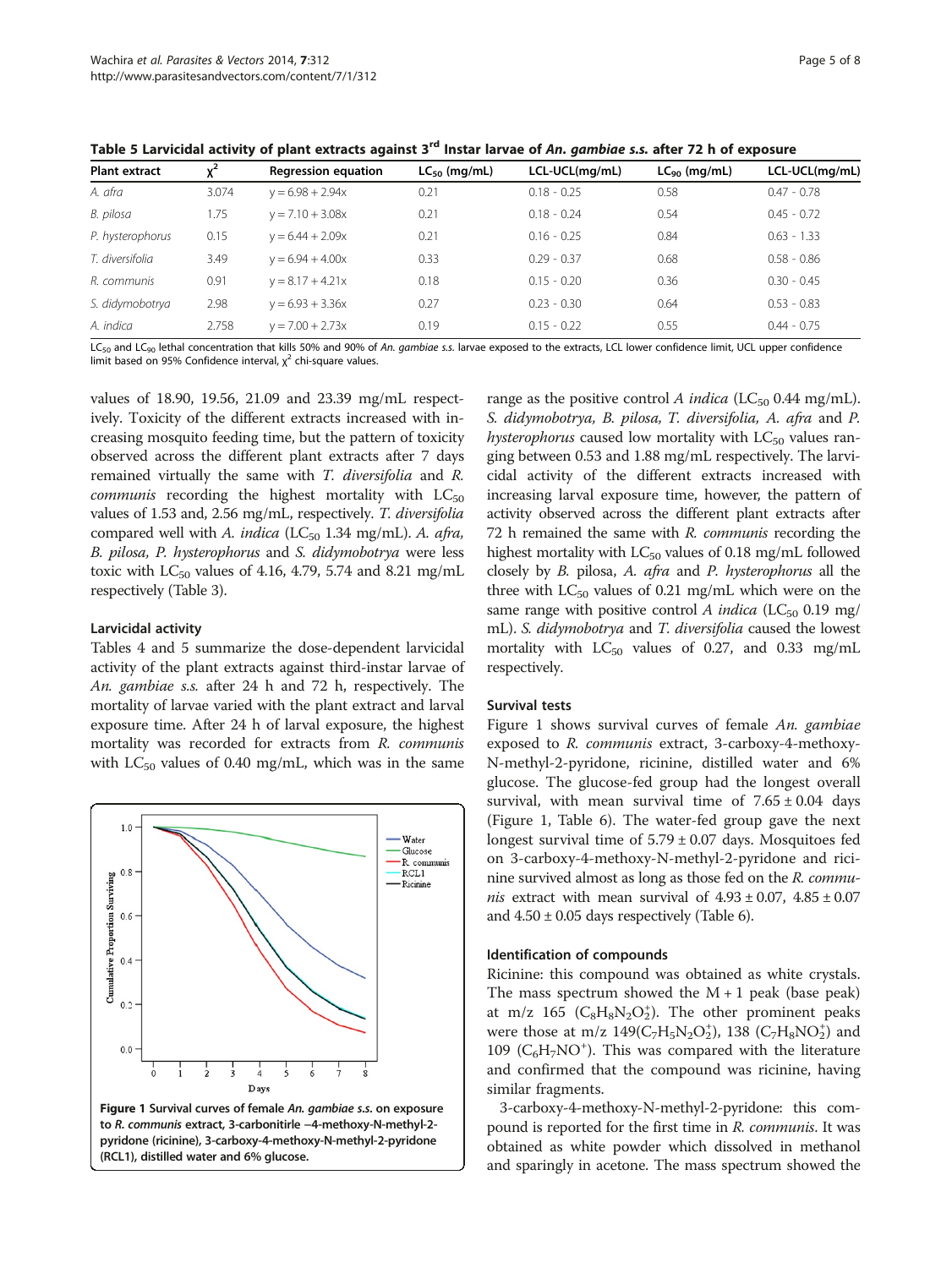| <b>Diet</b>      | Mean $\pm$ SE (days) | 95% CI LCL-UCL                 | Median $\pm$ SE (days) | 95% CI LCL-UCL |
|------------------|----------------------|--------------------------------|------------------------|----------------|
| Water            | $5.79 + 0.07$        | 5.65-5.92                      | $6.00 + 0.014$         | 5.72-6.28      |
| Glucose          | $7.65 + 0.04$        | 7.58-7.73                      |                        |                |
| R. communis      | $4.50 + 0.05$        | 4.40-4.60                      | $5.00 + 0.06$          | 4.89-5.11      |
| RCL <sub>1</sub> | $4.93 + 0.07$        | 4.80-5.06                      | $5.00 + 0.10$          | 4.81-5.19      |
| Ricinine         | $4.85 + 0.07$        | 4.71-4.99                      | $4.00 + 0.11$          | 3.78-4.22      |
|                  | .<br>$-1$            | $\sim$ $\sim$<br>$\sim$ $\sim$ |                        |                |

<span id="page-5-0"></span>Table 6 Mean and median survival times of female Anopheles gambiae maintained on 0.04 mg/ml of different samples

SE, standard error; CI, 95% confidence interval, LCL- lower confidence limit, UCL- upper confidence limit, RCL1- 3-carboxy-4-methoxy-N-methyl-2-pyridone.

 $M + CH_2$  peak at m/z 197 (C<sub>9</sub>H<sub>11</sub>NO<sub>4</sub><sup>1</sup>). The molecular ion peak was observed at m/z 183  $(C_8H_9NO_4^+)$ . Other prominent peaks were those at m/z 166 (base peak)  $(C_8H_8N_2O_3^*)$ , 139  $(C_7H_9NO_2^*)$  and 109  $(C_6H_7NO^*)$ . Figure 2 provides the possible fragmentation pattern for this molecule to justify some of the observed peaks in the mass spectrum.

#### **Discussion**

Plant extracts may exhibit varying bioactivity on insects. This study showed that of the six extracts evaluated, those from T. diversifolia, and R. communis caused the highest mortality in females of An. gambiae. Previous studies have reported the presence of sesquiterpene lactones in T. diversifolia and alkaloids in R. communis [[19,20\]](#page-6-0). These two classes of compounds are known to exhibit a wide range of biological activity including against insect vectors [[21,22\]](#page-6-0), which may explain the observed effect of these two plants. Indeed, the toxic effects of extracts from these two plants were comparable to that of the positive control, A. indica, which is known to contain limonoids, well known as anti-insect compounds and found to be effective against the mosquitoes Aedes aegypti and An. gambiae [\[23](#page-6-0)-[26\]](#page-6-0). The differential mortality effect observed for the plants evaluated especially among those known to be attractive to this vector justifies the fact that plant feeds may have additional effects on this mosquito and are important not only for sugars. Therefore, the higher activity found for extracts from T. diversifolia and R. communis relative to the other related Asteraceae plants and for the other families could be due to differences in the secondary metabolites present in the different plants.

We observed a relatively high larvicidal activity of the extract from R. communis compared to the extracts from the other five plants, a finding which is in agreement with a previous study, which showed effectiveness of the extract from this plant with potent mosquito larvicidal acitivity against larvae of Anopheles arabiensis [\[27\]](#page-6-0). In contrast, we observed a rather weak larvicidal activity of T. diversifolia extracts. Although the reason for this observation is unclear, it could be related to the low concentration of the extract from this plant tested in this study as a previous study showed high activity against Aedes aegypti at higher doses > 50 mg/mL tested [\[28\]](#page-7-0).

The influence of exposure time on mosquito survival was linked to the amount of test material consumed, which varied depending upon the sample. The group of mosquitoes feeding on glucose, as expected survived the longest period followed by those fed on water. Interestingly, our results show that the pattern of survival on the extract from R. communis and the two pure isolates

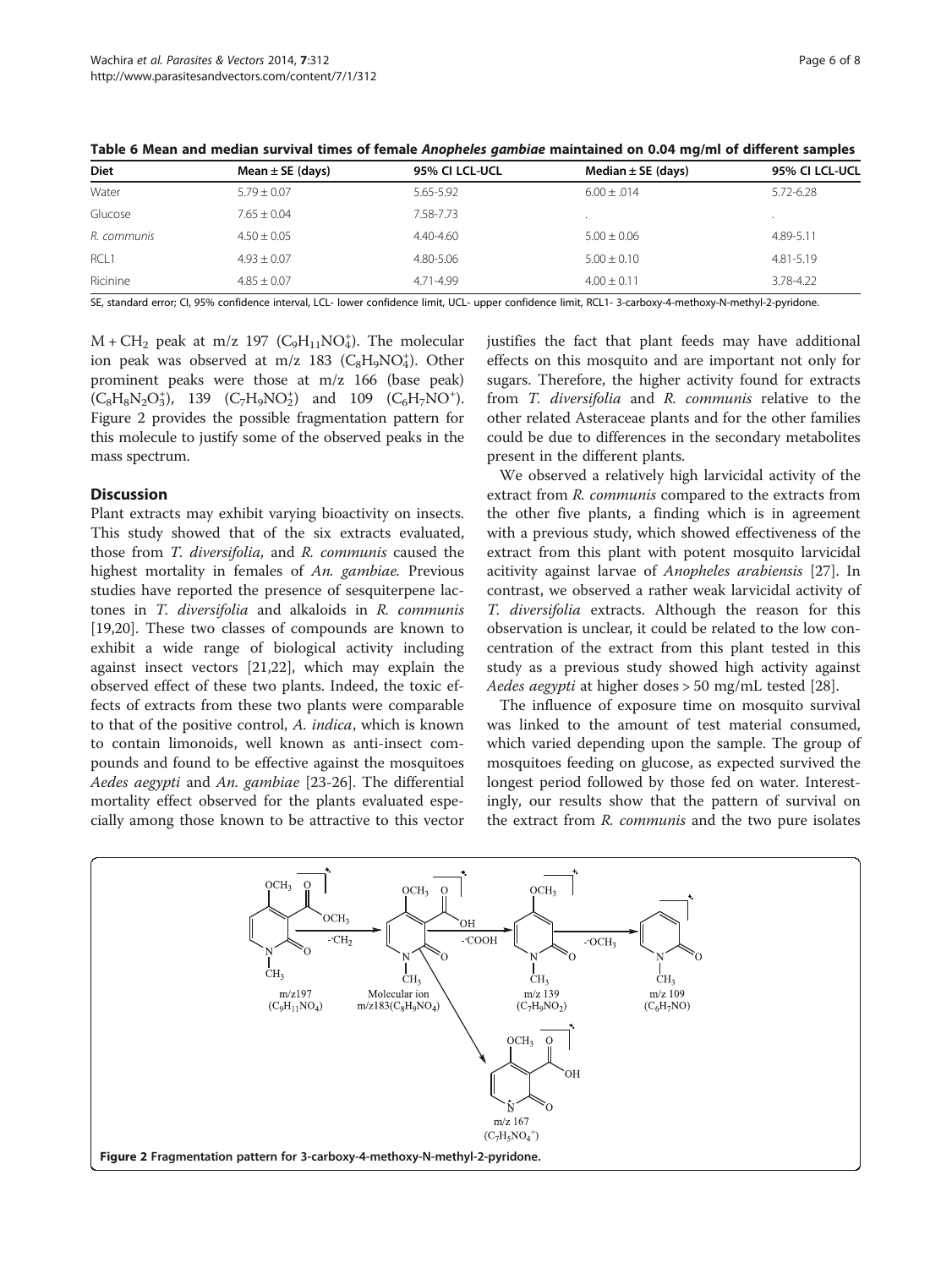<span id="page-6-0"></span>from this plant was similar. They all lowered the survival of mosquitoes, which decreased with time compared to those fed on glucose and water only. The survival of mosquitoes on the two isolates from R. communis was superimposable on one another suggesting that substitution at the 3-position with a carbonitrile or carboxylic acid did not affect the activity of the alkaloid. Thus activity of the alkaloid may involve other moieties or the combined effect of several of these spread across the molecule. It is worthy to note that the crude extract was slightly more active than the individual isolates suggesting that other minor components in the extract could play a role in the overall activity of the extract.

#### Conclusion

We conclude that, of the six plants, extracts from T. diversifolia and R. communis could serve as useful candidate insecticides against larvae and adult females of An. gambiae s.s. since they showed the highest bioactivity.

#### Competing interests

The authors declare that they have no competing interests.

#### Authors' contributions

SWW & BT conceived and designed the study. SWW, JW, MW performed the experiments and SWW analyzed the data. SWW, SO, DM, DS, AH, BT wrote the paper. All authors approved the final version for submission.

#### Acknowledgements

We are grateful to the staff at the International Centre of Insect Physiology and Ecology (ICIPE), Duduville, Nairobi, who provided support without which our research would not have been possible and Komivi Akutse for guidance on data analysis. Special thanks are extended to David Tchouassi and Vincent Nyasembe for helpful comments on the manuscript and Richard Ochieng and Milcah Gitau for their technical support. We thank Simon Mathenge (formerly of the Botany Department, University of Nairobi) for help in identification of plants. The work was supported by Training Health Researchers into Vocational Excellence (THRiVE) in East Africa, Grant number 087540, funded by Wellcome Trust. Its contents are solely the responsibility of the authors and do not necessarily represent the official views of the supporting offices.

#### Author details

<sup>1</sup>International Centre of Insect Physiology and Ecology, P.O. Box 30772-00100, Nairobi, Kenya. <sup>2</sup>Kenya Medical Research Institute, Centre for Traditional Medicine and Drug Research, P. O. Box 54840–00200, Nairobi, Kenya. <sup>3</sup>Kenya Medical Research Institute, Centre for Biotechnology Research Development, P.O Box 54840-00200, Nairobi, Kenya. <sup>4</sup>Institute of Tropical Medicine and Infectious Diseases (ITROMID), Jomo Kenyatta University of Agriculture and Technology, P.O. Box 62000-00200, Nairobi, Kenya. <sup>5</sup>USDA/ ARS-CMAVE, 1700 SW 23rd Dr., Gainesville, FL, USA. <sup>6</sup>Chemistry Department, University of Cambridge, Lensfield Road, Cambridge CB2 1EW, UK.

#### Received: 5 May 2014 Accepted: 28 June 2014 Published: 4 July 2014

#### References

- 1. World Health Organization: Malaria Fact Sheet; 2013. N°94. [http://www.who.](http://www.who.int/mediacentre/factsheets/fs094/en/) [int/mediacentre/factsheets/fs094/en/](http://www.who.int/mediacentre/factsheets/fs094/en/).
- 2. World Health Organization: Global Report on Antimalarial Efficacy and Drug Resistance. Geneva: WHO Press; 2000–2010:6–86.
- 3. Noedl HD, Se Y, Schaecher K, Smith BL: Evidence of artemisinin-resistant malaria in Western Cambodia. New Engl J Med 2008, 361:2619–2620.
- 4. Dondorp AM, Nosten F, Yi P, Das D, Phyo AP, Tarning J, Lwin KM, Ariey F, Hanpithakpong W, Lee SJ, Ringwald P, Silamut K, Imwong M, Chotivanich K, Lim P, Herdman T, An SS, Yeung S, Singhasivanon P, Day NP, Lindegardh N,

Socheat D, White NJ: Artemisinin resistance in Plasmodium falciparum malaria. New Engl J Med 2009, 361:455–467.

- 5. Satimai W, Sudathip P, Vijaykadga S, Khamsiriwatchara A, Sawang S, Potithavoranan T, Sangvichean A, Delacollette C, Singhasivanon P, Kaewkungwal J, Lawpoolsri S: Artemisinin resistance containment project in Thailand: II: responses to mefloquine-artesunate combination therapy among falciparum malaria patients in provinces bordering Cambodia. Malar J 2012, 11:300.
- 6. Coetzee M, Craig M, Le Sueur D: Distribution of African malaria mosquitoes belonging to the Anopheles gambiae complex. Parasitol Today 2000, 16:74–77.
- 7. Coetzee M: Distribution of the African malaria vectors of the Anopheles gambiae complex. Am J Trop Med Hyg 2004, 70:103–104.
- 8. Foster WA: Mosquito sugar feeding and reproductive energetics. Ann Review Entomol 1995, 40:443–474.
- 9. Foster WA, Takken W: Nectar-related vs. human related volatiles: behavioural response and choice by female and male Anopheles gambiae (Diptera: Culicidae) between emergence and first feeding. Bull Entomol Res 2004, 94:145–157.
- 10. Nyasembe VO, Teal EAP, Mukabana WR, Tumlinson JH, Torto B: Behavioural response of the malaria vector Anopheles gambiae to host plant volatiles and synthetic blends. Parasit Vectors 2012, 5:234.
- 11. Manda H, Gouagna LC, Nyandat E, Kabiru EW, Jackson RR, Foster WA, Githure JI, Beier JC, Hassanali A: Discriminative feeding behaviour of Anopheles gambiae s.s. on endemic plants in western Kenya. Med Vet Entomol 2007, 21:103–111.
- 12. Manda H, Gougna LC, Foster WA, Jackson RR, Beier JC, Githure JA, Hassanali A: Effect of discriminative plant-sugar feeding on the survival and fecundity of Anopheles gambiae. Malar J 2007, 6:113.
- 13. Nyasembe VO, Tchouassi DP, Kirwa HK, Foster WA, Teal PEA, Borgemeister C, Torto B: Development and assessment of plant-based synthetic odor baits for surveillance and control of malaria vectors. PLoS One 2014, 9:e89818.
- 14. Mordue (Luntz) AJ, Morgan ED, Nisbet AJ: Azadirachtin, A Natural Product in Insect Control. In Comprehensive Molecular Science, 6. Edited by Gilbert LI. Iatrou K, Gill SS. Oxford: Elsevier; 2005:117–135.
- 15. Ndione RD, Faye O, Ndiaye M, Afoutou JM: Toxic effects of neem products (Azadirachta indica A. Juss) on Aedes aegypti Linnaeus 1763 larvae. Afric J Biotech 2007, 6:2846–2854.
- 16. Okumu FO, Knols BGJ, Fillinger U: Larvicidal effects of a neem (Azadirachta indica) oil formulation on the malaria vector Anopheles gambiae. Malar J 2007, 6:63-67.
- 17. WHO: Guidelines for laboratory and field testing of mosquito larvicides. WHO/ CDS/WHOPES/GCDPP/2005.13.
- 18. Rahuman AA, Venkatesan P, Gopalakrishnan G: Mosquito larvicidal activity of oleic and linoleic acids isolated from Citrullus colocynthis Linn. Schrad Parasitol Res 2008, 1036:1383–1390.
- 19. Pereira PS, Dias DA, Vichnewski W, Nasi AMTT, Herz W: Sesquiterpene lactones from Brazilian Tithonia diversifolia. Phytochem 1997, 45:1445–1448.
- 20. Kang SS, Cordell GA, Soejarto DD, Fong HHS: Alkaloids and flavonoids from Ricinus communis. J Nat Prod 1985, 48:155-156.
- 21. Picman AK: Biological activities of sesquiterpene lactones. Biochem Syst Ecol 1986, 14:255–281.
- 22. Mann RS, Kaufman PE: Natural products pesticides: their development delivery and use against insects vectors. Mini-Rev Org Chem 2012, 9:185–202.
- 23. Kubo I, Matsumoto A, Matsumoto T: New insect ecdysis inhibitory limonoid deacetylazadirachtinol isolated from Azadirachta indica (meliaceae) oil. Tetrahed 1986, 42:489–496.
- Schmutterer H: Properties and potential of natural pesticides from the Neem Tree, Azadirachta indica. Ann Rev Entomol 1990, 35:271–297.
- 25. Roy A, Saraf S: Limonoids: overview of significant bioactive triterpenes distributed in plants kingdom. Biol Pharm Bull 2006, 29:191–201.
- 26. Kiprop AK, Kiprono CP, Rajab MS, Kosgei KM: Limonoids as larvicidal components against mosquito larvae (Aedes aegypti Linn). Z Naturforsh 2007, 62:826–828.
- 27. Elimam AM, Elmalik KH, Ali FS: Larvicidal, adult emergence inhibition and oviposition deterrent effects of foliage extract from Ricinus